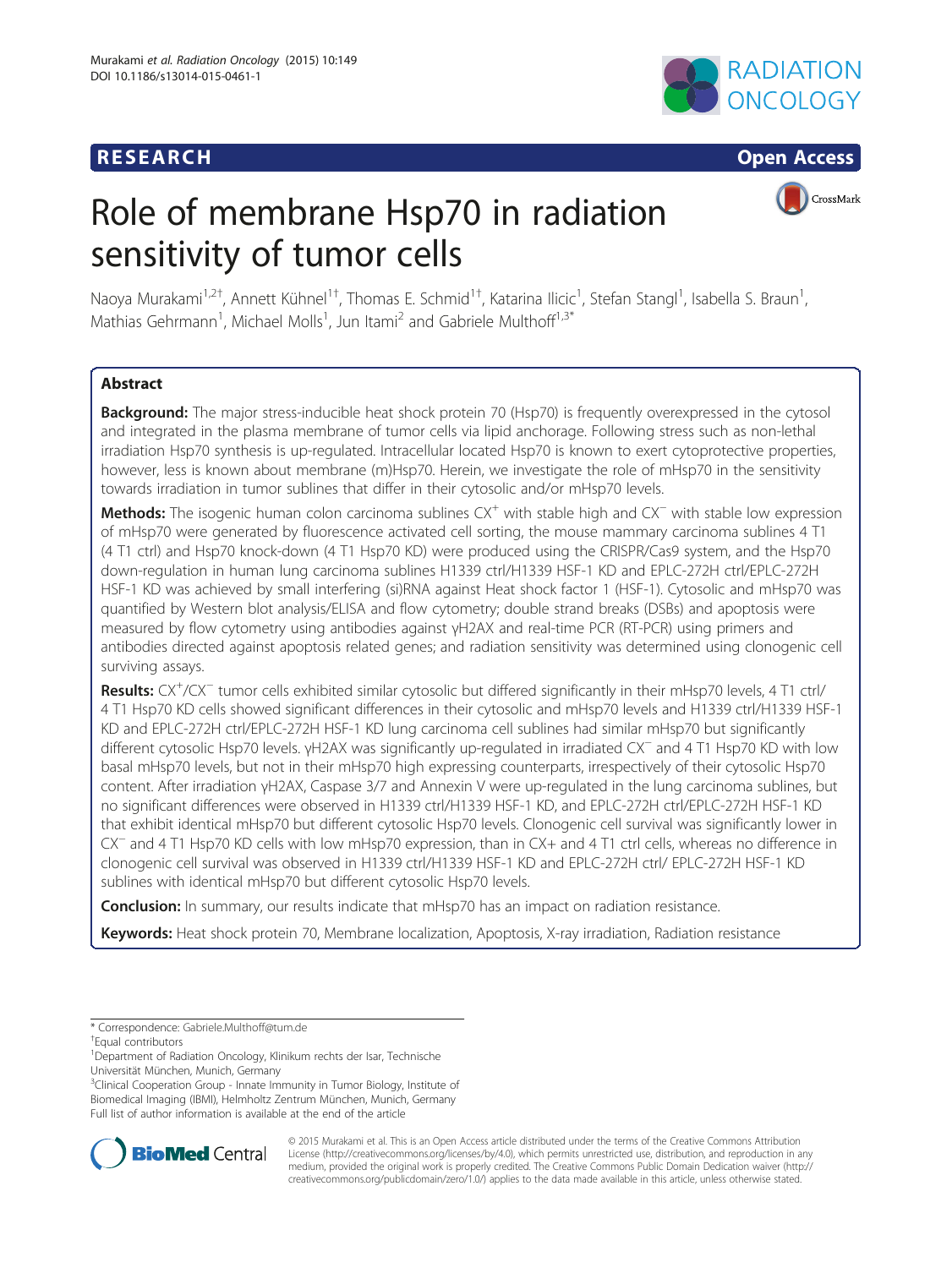#### Background

Apart from surgery and chemotherapy, radiotherapy is one of the three key treatment modalities to treat localized solid tumors. The major goal of therapeutic irradiation is to inflict deleterious damage selectively in tumor cells. While some cancer cells are directly killed by irradiation, others appear to activate mechanisms of resistance. Similar to other stress stimuli such as hyperthermia, hypoxia, reactive oxygen species (ROS), heavy metals, cytotoxic drugs, glucose deprivation also ionizing irradiation induces a complex stress reaction in the exposed tumor and normal tissues [\[1](#page-11-0), [2\]](#page-11-0). Heat shock protein 70 (Hsp70), one of the major stress-inducible members of the 70 kDa stress protein family (HSP70) whose expression is mainly regulated by Heat Shock Factor 1 (HSF-1) consists of at least 8 homologous members, exerts tumorigenic functions by sustaining proliferative cell signaling, increasing invasive and metastatic activity and migration and by preventing apoptotic signaling [\[3, 4\]](#page-11-0). Hsp70 is frequently constitutively overexpressed in the cytosol and present on the plasma membrane of many different tumor types [\[5](#page-11-0)–[7](#page-11-0)] to promote cancer cell survival, tumorigenicity and anti-apoptotic activities, such as interfering with the apoptosis signal regulating kinase 1 (ASK1) and the co-chaperone CHIP [[5](#page-11-0)–[11](#page-11-0)], blocking BAX translocation to the mitochondria [[12](#page-11-0)] or by interfering with lysosomal membranes and thereby inhibiting their permeabilization [\[13](#page-11-0)]. Apart from its intracellulat localization, Hsp70 can be transported to and anchored on the plasma membrane of tumor, but not normal cells, via tumor-specific lipid vesicular transport which is not completely unravelled [[14](#page-11-0)]. Membrane Hsp70-positive tumors have been shown to actively release Hsp70 in exosomes [[14](#page-11-0), [15\]](#page-11-0) that can fuse with the plasma membrane. Since normal cells do not present Hsp70 on their cell surfaces, mHsp70 serves as a tumor-specific targeting structure for in vivo imaging [\[16, 17\]](#page-11-0), and lipid-bound Hsp70 in the blood might provide a novel tumor biomarker in liquid biopsies [\[14](#page-11-0), [15\]](#page-11-0).

As mentioned before, cytosolic Hsp70 exerts cytoprotective properties by interfering with anti-apoptotic signaling pathways [\[18\]](#page-11-0). In mammalian cells, apoptosis can be caused by either intrinsic or extrinsic pathways [[19](#page-11-0)] whereby apoptotic factors such as cytochrome  $c$  which are released by mitochondria with a disturbed membrane potential induce the intrinsic pathway [\[20, 21](#page-11-0)], and the binding of extracellular protein death ligands of the tumor necrosis factor (TNF) family to pro-apoptotic death receptors (DRs) on the cell surface can initiate the extrinsic apoptotic cascade [[20\]](#page-11-0).

Overexpression of Hsp70 can provide tumor cells with a selective survival advantage in part due to its ability to inhibit multiple pathways of cell death, including both intrinsic and extrinsic apoptosis [\[10](#page-11-0), [22](#page-11-0), [23\]](#page-11-0). Hsp70 can bind directly to the pro-apoptotic Bcl-2 family member BAX, which is part of the intrinsic apoptosis pathway and thus prevents its activation and translocation to the mitochondria [\[24, 25\]](#page-11-0). Hsp70 can also interact with death receptors DR4 and DR5 of the extrinsic apoptotic pathway and thus inhibits the assembly of the death-inducing signaling complexes [\[26](#page-11-0)]. Therefore, inhibition of cytosolic Hsp70 provides a promising concept in anti-cancer therapies. It also has been described that mHsp70-positive tumor cells are better protected against ionizing irradiation compared to their mHsp70-negative counterparts [\[27](#page-11-0)]. Herein, we want to study the impact of cytosolic versus mHsp70 in the radiosensitivity of four isogenic tumor cell systems.

## Materials and methods

#### Cells and cell culture

Three human and one mouse carcinoma subline of different origin was used in the study. The size of mouse carcinoma cells significantly smaller than that of the human tumor cell lines. The human adeno colon carcinoma cell line CX-2 (Tumorzellbank, DKFZ Heidelberg, Germany) gave rise to the sublines  $CX^+$  with a stable high and CX<sup>−</sup> with a low mHsp70 expression after fluorescence activated cell sorting [\[27, 28](#page-11-0)]. The HSF-1 knock-down (HSF-1 KD) and ctrl human lung cancer cell lines H1339 (small cell lung carcinoma, SCLC) and EPLC-272H (non-small cell lung carcinoma, NSCLC; kindly provided by Prof. Rudolf Huber, Dpt. of Pneumonology, University Munich, Germany) as well as the CX<sup>+</sup> /CX<sup>−</sup> sublines were cultured in Roswell Park Memorial Institute (RPMI)1640 medium (GIBCO, Eggenstein, Germany) supplemented with 10 %  $v/v$ heat-inactivated fetal calf serum (FCS) (PAA, Pasching, Austria),  $1 \% v/v$  antibiotics (100 IU/ml penicillin, 100 μg/ml streptomycin, GIBCO), 2 mM L-glutamine (GIBCO) and 1 mM sodium pyruvate (GIBCO). All adherent growing tumor cells were trypsinized for less than 3 min with trypsin-ethylene diamine-tetra-acetic acid (EDTA) (GIBCO), and single cell suspensions were seeded at constant cell densities of  $1.5 \times 10^6$  cells in 15 ml fresh medium in T-75 ventilated culture flasks (Greiner, Nuertingen, Germany).

For knock-down of Hsp70 in the lung carcinoma cells H1339 and EPLC-272H HSF1 RNAi-Ready pSIREN-RetroQ vectors with a puromycin resistance (BD Biosciences) was used. Target sequence for HSF-1 small interfering RNA was 5′-TATGGACTCCAACCTGGA-TAA-3′ [\[29](#page-11-0)]. Retroviruses were produced by transfection of Phoenix cells with pSIREN-RetroQ/HSF1 shRNA (shHSF1) or pSIREN-RetroQ (control) (kindly provided by Profs. J. Yaglom and M. Sherman, Boston University School of Medicine, USA) using Ca-phosphate. Tumor cells were infected with virus containing supernatants in the presence of 10 μg/ml polybrene. Selection was performed with 2 μg/ ml puromycin.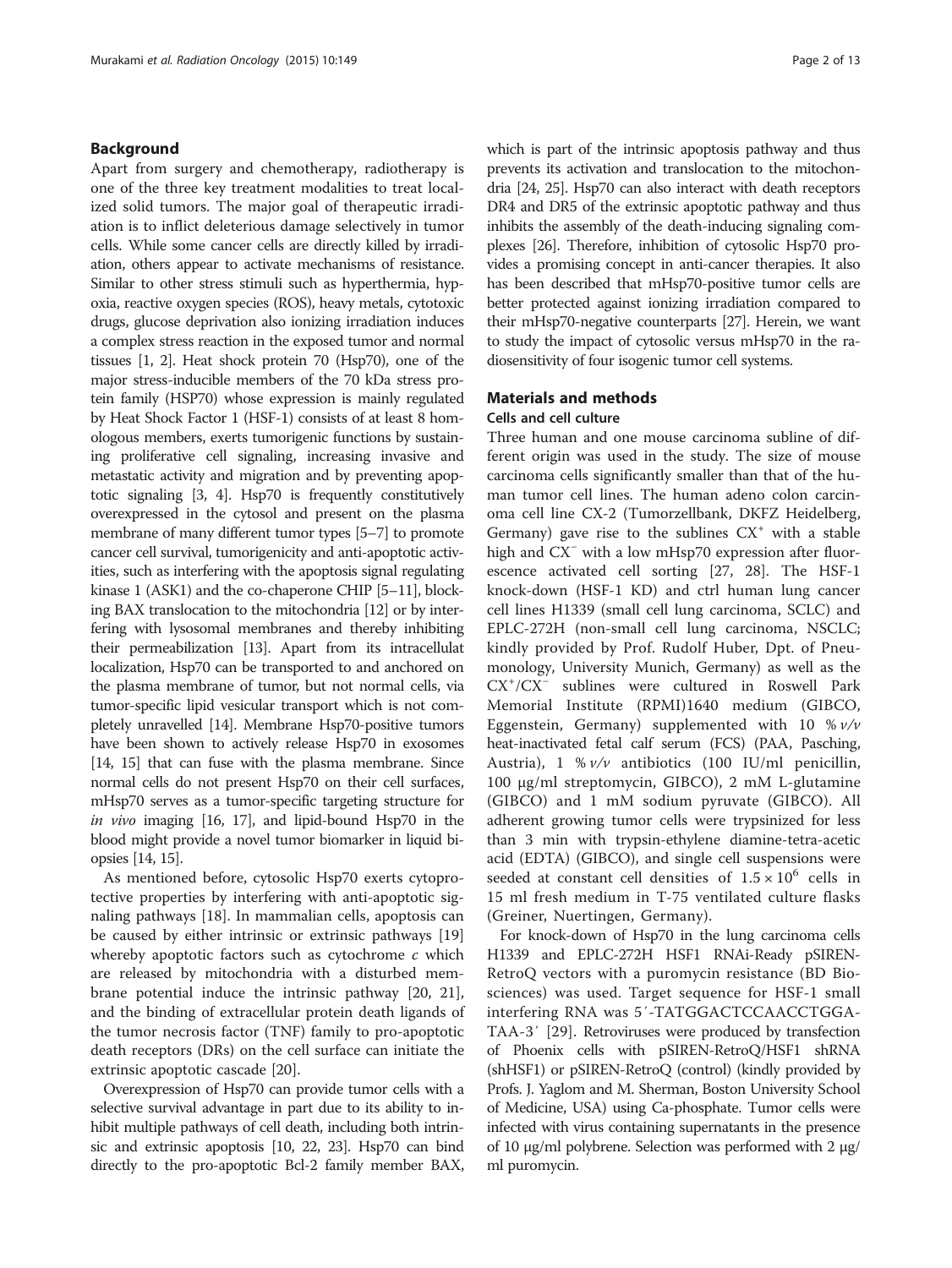The mouse mammary carcinoma derived 4 T1 cell line (ATCC®CRL-2539™, American Type Culture Collection, Manassas, USA) was used to knock-down Hsp70 by the CRISPR/Cas9 system [\[17](#page-11-0), [30\]](#page-11-0). The RNA-guided Cas9 nuclease [\[31\]](#page-11-0), derived from Streptococcus pyogenes was used to induce specific DSBs in regions of the chromosome that are coding for Hsp70 (HSPA1A/B). After DSBs were introduced to specific loci, damaged DNA was repaired by non-homologous end joining (NHEJ) [[32\]](#page-11-0) which resulted in shift of the sequence and a knock-down (KD) of the targeted gene was achieved [[33\]](#page-11-0). By using this procedure the subline 4 T1 Hsp70 KD was generated which showed a significant but not complete reduction in cytosolic and mHsp70. As a control, 4 T1 cells were transfected with a control vector 4 T1 (ctrl). To obtain a complete Hsp70 knock-out a second and third treatment cycle using the CRISPR/ Cas9 system was necessary [\[17](#page-11-0)]. The 4 T1 sublines were cultured in Roswell Park Memorial Institute 1640 medium (GIBCO, Eggenstein, Germany) supplemented with 10 %  $v/v$  heat-inactivated fetal calf serum (FCS) (GIBCO),  $1 \frac{1}{2}$  //v antibiotics (penicillin-streptomycin, GIBCO), 2 mM L-glutamine (GIBCO), non-essential amino acids, and β-mercaptoethanol. All adherent tumor cells were trypsinized for 5 min with trypsinethylene diamine-tetra acetic acid (EDTA) (GIBCO), and single cell suspensions were seeded at constant cell densities of  $1.0 \times 10^6$  cells in 20 ml fresh medium in T-75 ventilated culture flasks (Greiner, Nuertingen, Germany). Following exposure to stress the 4 T1 Hsp70 KD cell line showed a moderate up-regulation of Hsp70 in the cytosol which was less pronounced than that of 4 T1 ctrl cells (data not shown).

All tumor cell sublines were routinely checked and determined as negative for mycoplasma contamination.

#### SDS-PAGE, western blot analysis, ELISA

Cytosolic proteins were obtained as described previously [[1](#page-11-0)]. Briefly,  $2 \times 10^6$  cells were lysed in 10 mM Tris-buffered saline (TBST buffer, pH 7.5) containing 1 % Nonidet P-40 (NP-40; Sigma Aldrich, St. Louis, MO, USA) on ice for 45 min. Non-soluble material was pelleted by centrifugation at 10,000 g and discarded. Protein concentration was determined with the bicinchoninic acid method (BCA Protein Assay Kit; Pierce, Thermo Fisher Scientific Inc., Rockford, IL, USA). Equal protein amounts (20 μg) were subjected to the 10 % sodium dodecyl sulfate-polyacrylamide gel (SDS-PAGE) following a standard protocol [\[34\]](#page-11-0). 10 ng and 25 ng of recombinant Hsp70 protein [\[35\]](#page-11-0) were loaded as positive control and for protein quantification. After SDS-PAGE, the proteins were transferred to nitrocellulose membranes (Millipore Corp., Bedford, MA, USA) and/or PVDF membranes following a standard protocol [[36](#page-11-0)]. Non-specific binding of the membranes was blocked with 5 % skim milk in PBS supplemented with 1 % Tween-20. Blots were incubated with the Hsp70 primary antibody (cmHsp70.1, IgG1; multimmune, Munich, Germany) and a β-actin antibody (A5316, Sigma-Aldrich) at 4 °C for 14 h. After two washing steps, membranes were incubated with a secondary antibody (goat anti-mouse IgG peroxidase-conjugated; Promega, Madison, WI, USA) at room temperature for 1 h. All antibodies were diluted in 1 % skim milk in PBS supplemented with 1 % Tween-20. Immune complexes were detected using the ECL detection system (Amersham Biosciences, Buckinghamshire, UK). Blots were imaged digitally (ChemiDoc Touch Imaging System, Biorad Laboratories, Hercules, CA, USA) and quantified using Image Lab Software (Biorad Laboratories) with automatic settings. The absolute amount of Hsp70 was determined by the ratio of the ß-actin-normalized integrated volumes of bands, related to Hsp70 positive controls with known amounts which were used as internal standards.

Hsp70 concentrations were verified by ELISA (R&D systems) in cell lysates following the manufacturer's recommendations. Hsp70 concentrations were calculated relative to the total protein content of each sample.

#### Irradiation of tumor cells

CX sublines were irradiated with a single dose of 0 Gy (sham) to 20 Gy, using the Gulmay RS225A irradiation machine (Gulmay Medical Ltd., Camberley, UK) at a dose rate of 0.90 Gy/min (15 mA, 200 keV). A dose of 20 Gy was chosen for γH2AX and Caspase 3/7 and Annexin V assays because concentrations below did not result in statistically significant results but showed the same trend. 4 T1, H1339 and EPLC-272H cell sublines were irradiated with a single dose of 0 Gy (sham) to 6 Gy with same irradiation equipment as used for the CX sublines.

#### Flow cytometry of mHsp70

Single cell suspensions of untreated and treated CX, 4 T1, H1339 and EPLC-272H sublines were collected at different time-points after irradiation. A sample of  $0.4 \times 10^6$  cells was washed once with 10 % FCS in phosphate-buffered saline (PBS) and incubated with fluorescein isothiocyanate (FITC)-conjugated mouse monoclonal antibody specific for mHsp70 (cmHsp70.1, IgG1; multimmune GmbH, Munich, Germany) or a FITC-labeled isotypematched IgG-negative control antibody (code 345815; BD Biosciences, NJ, USA) on ice in the dark for 30 min. Only propidium iodide-negative, viable cells were gated and the mean fluorescence intensity (mfi) of antibody-bound cells was analyzed by a FACSCalibur flow cytometer (Becton Dikinson, Heidelberg, Germany). The mfi is a relative value of the total intensity of the signal derived from cmHsp70.1-FITC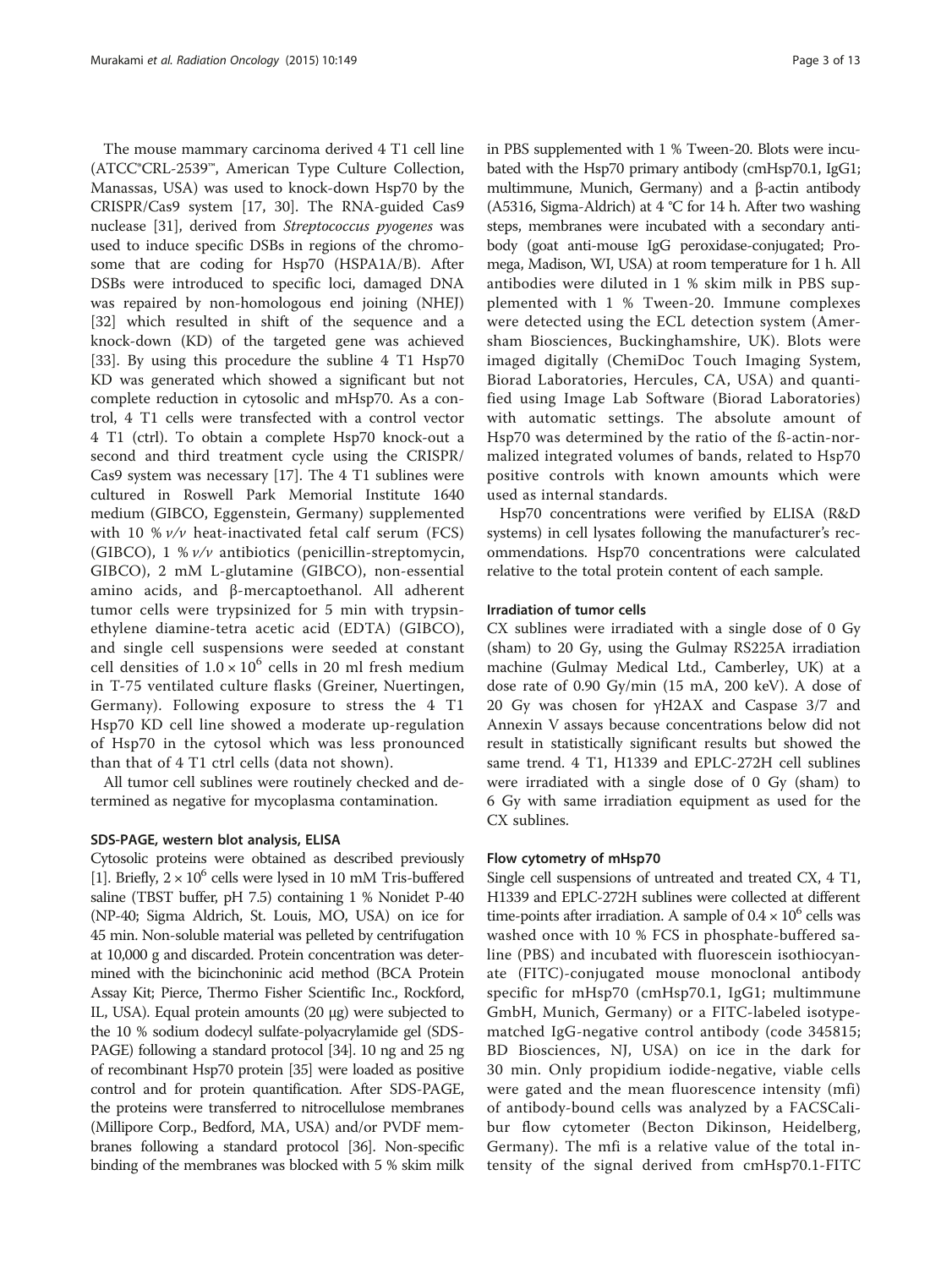antibody stained, viable cells (50,000) subtracted by the intensity of the signal intensity which is derived by viable cells stained with an isotype-matched IgG1- FITC control antibody. Fluorescence data were plotted by using CellQuest software (Becton Dickinson, Heidelberg, Germany).

#### Flow cytometry of үH2AX

DSBs were assessed by using γH2AX (phosphorylated Histone H2AX) antibody. The single cell suspensions of either sham irradiated and/or irradiated CX, 4 T1, H1339 and EPLC-272H sublines were collected 1 h after irradiation using trypsin and by mechanical disruption. Single cell suspensions containing  $0.6 \times 10^6$  cells were washed in 0.5 ml PBS and fixed with 70 % ethanol/acetic acid (3:1). Fixed cells were kept at −20 °C for up to two weeks before analysis. After removal of the fixative, cell pellets were re-suspended with 1 ml of 0.15 % Triton X-100 solution and incubated on ice with anti-phospho-Histone H2AX, Alexa Fluor 488 conjugate (Novus Biologicals). The mfi of cells that did bind the antibody was analyzed by flow cytometry.

#### Quantitative analysis of gene expression

48 h after irradiation total RNA was extracted from cell pellet containing  $1.0 \times 10^6$  cells of CX or 4 T1 cells with MasterPureTM RNA Purification Kit (Epicentre, Madison, USA). The concentration of RNA was measured by a Nanodrop™ spectrophotometer at 260 nm. RNA was reversely transcribed into cDNA using High Capacity cDNA Reverse Transcription Kits (Life Technologies GmbH, Darmstadt, Germany). The resulting cDNA was subjected to quantitative RT-PCR using primers directed towards Caspase 3, Caspase 7, Caspase 8, Caspase 9, BAD and BAX. Actin B (ActB) was used as a house keeping gene. The reaction mix was prepared according to the standard protocol of the kit. RT-PCR was carried out with a LightCycler® 480 (Roche Diagnostics, Mannheim, Germany) with a standard thermal profile. Transcriptional changes were calculated with delta Ct method and normalized with the house keeping gene. Mean values were obtained from triplicate samples.

#### Expression of active Caspase 7, phosphorylated (p)BAD and BAX

Cell lysates (50 μg/ml) were subjected to SDS-PAGE (12.5 %) and after transfer, membranes [[36\]](#page-11-0) were incubated with a primary rabbit-anti-active Caspase 7, rabbit-anti-phospho-BAD (1:1000; Ser<sup>136</sup>), and rabbitanti-BAX (1:1000; Cell Signaling Technology, Beverly, MA, USA) antibody. Following washing, the nitrocellulose (NC) membranes were incubated with a horseradish peroxidase (HRP) conjugated secondary anti-

rabbit IgG and detected using the ECL system, as described above.

#### Flow cytometry of active Caspase 3/7 and Annexin V

Apoptosis was assessed in all tumor sublines using CellEvent® Caspase 3/7 Green Detection Reagent (Life Technologies, Darmstadt, Germany). Single cell suspensions of sham irradiated and irradiated tumor cells were collected 24 and 48 h after irradiation using trypsin and mechanical disruption. The single cell suspension containing  $0.4 \times 10^6$  were washed in 1 ml PBS and incubated with CellEvent<sup>®</sup> Caspase 3/7 Green Detection Reagent and SYTOX AADvanced® dead cell stain solution. The percentage of antibody-bound cells among viable cells was determined on a flow cytometer.

Apoptosis was determined in CX<sup>+</sup>/CX<sup>-</sup> and 4 T1 ctrl/ 4 T1 Hsp70 KD tumor sublines also by Annexin V-FITC staining. After washing with Annexin V binding buffer cells were incubated with Annexin V-FITC (Roche Diagnostics, Mannheim, Germany) for 15 min at room temperature. After another washing step in PBS/10  $\%$   $v/v$  FCS and  $2.5$  mM CaCl<sub>2</sub>, propidium iodide (PI) was added for 1 min. Then cells were analyzed on a FACSCalibur flow cytometer (BD).

#### Clonogenic cell survival assay

Single cell suspensions were seeded onto 12-well plates. CX tumor sublines were irradiated with 0, 2, 4, 6, and 10 Gy and 4 T1, H1339, and EPLC-272H tumor sublines were irradiated with 0, 2, 4, and 6 Gy at the Gulmay RS225A irradiation machine (Gulamy Medical Ltd., Cambereley, UK). A dose of 20 Gy resulted in too few colonies and thus could not be analyzed (data not shown). Cells were fixed in ice cold methanol after reaching colonies containing more than 50 cells and stained with 0.1 % crystal violet. All colonies with more than 50 cells were counted automatically using a Bioreader® (Bio-Sys GmbH, Karben, Germany). To create a radiation survival curve, the survival fraction at each radiation dose was normalized to that control which was sham-irradiated with 0 Gy.

#### Statistical analysis

Mean value was calculated and presented with standard deviation. The Student  $t$ -test was used to evaluate the relevance between variables. A *p*-value of ≤0.05 was considered as statistically significant.

#### Results

#### Comparison of cytosolic and mHsp70 levels in isogenic tumor sublines

We investigated cytosolic and mHsp70 levels in isogenic human colon carcinoma sublines CX<sup>+</sup>/CX<sup>-</sup>, mouse mammary carcinoma cell lines 4 T1 ctrl/4 T1 Hsp70 knock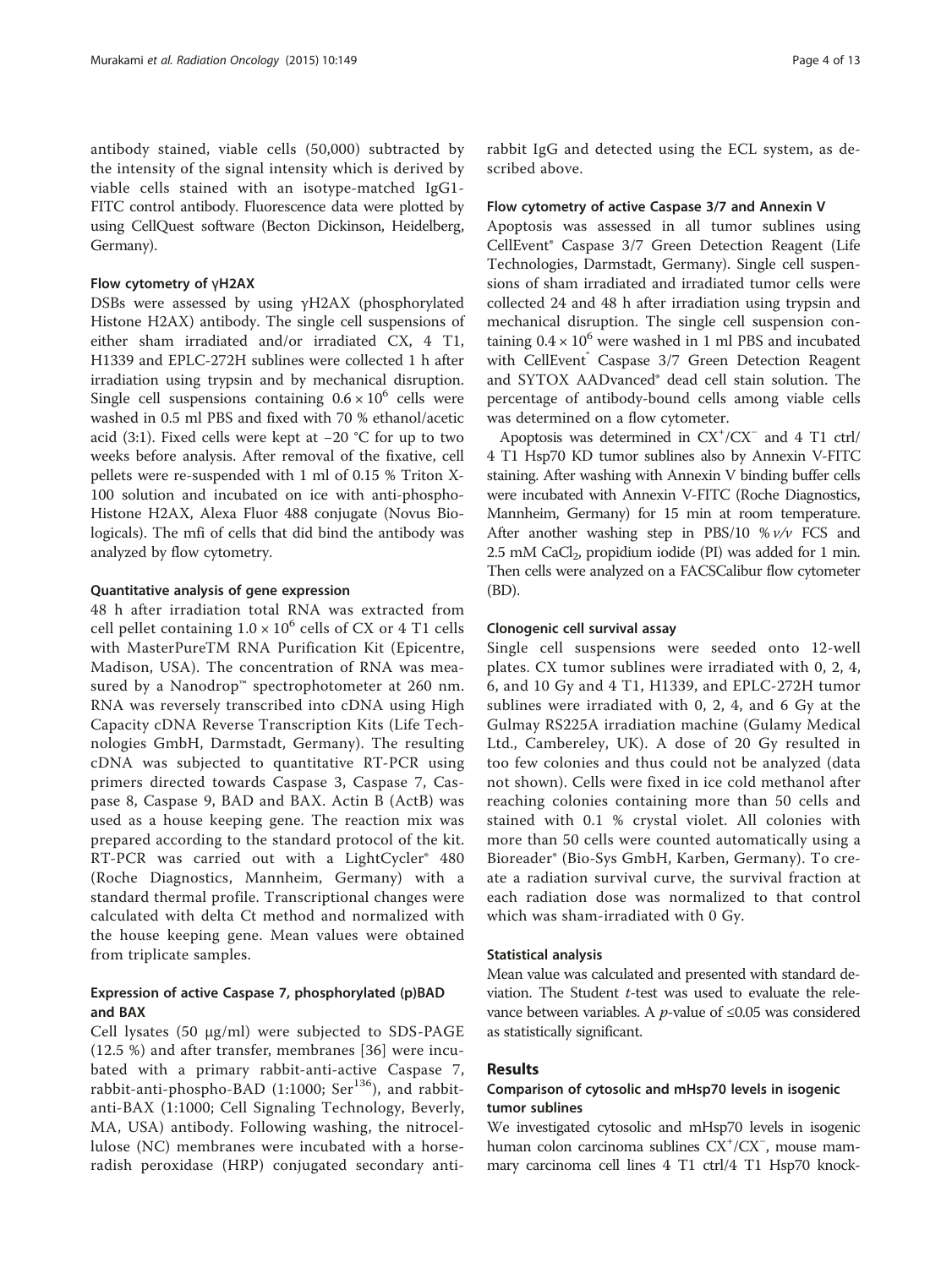<span id="page-4-0"></span>down (4 T1 Hsp70 KD), human lung carcinoma cell sublines H1339 ctrl/H1339 HSF-1 KD and EPLC-272H ctrl/EPLC-272H HSF-1 KD. Figure 1 shows representative Western blots of tumor cell lysates of all cell lines under non-stressed conditions using cmHsp70.1 antibody for the detection of Hsp70. A defined amount of recombinant Hsp70 protein (10 ng and 25 ng) was loaded onto the gel for quantification and β-actin was used as a loading control and for normalization. Although  $CX^{+}$  (36.4  $\pm$  4.8 ng) and  $CX^{-}$  (32.9 ± 5.0 ng) tumor sublines revealed similar cytosolic Hsp70 levels (Fig. 1a and c), the tumor sublines differed significantly in their mHsp70 expression under non-stressed conditions (sham; Fig. [2a\)](#page-5-0). Following irradiation at 20 Gy the mHsp70 expression was significantly upregulated on CX<sup>−</sup> but not CX+ tumor cells (20 Gy; Fig. [2a](#page-5-0)). A lower irradiation dose of 10 Gy showed a similar trend with respect to the mHsp70 expression on CX<sup>−</sup> cells but did not reach statistical significance (data not shown).

No differences in the cytosolic Hsp70 levels were detected in 4 T1 cells that had been transfected with a control vector (ctrl) versus 4 T1 wild type (WT) cells (data not shown). A CRISPR/Cas9 Hsp70 knock-down (4 T1 Hsp70 KD) revealed significantly lower cytosolic Hsp70 levels than in 4 T1 ctrl (Fig. 1a and b) and 4 T1 WT cells (data not shown), and mHsp70 levels were significantly higher in 4 T1 ctrl versus 4 T1 Hsp70 KD cells under non-stressed conditions (sham; Fig. [2b](#page-5-0)).

Following irradiation at 6 Gy the mHsp70 expression was significantly up-regulated in 4 T1 Hsp70 KD cells but not in 4 T1 ctrl cells (6 Gy; Fig. [2b](#page-5-0)). A lower irradiation dose of 4 Gy showed a similar trend but the values did not reach statistical significance (data not shown). 4 T1 mouse mammary carcinoma cells showed lower Hsp70 levels in the cytosol than human CX<sup>+</sup>/CX<sup>-</sup> cells (Fig. 1a). Although the density of Hsp70 molecules on the cell surface is similar in mouse and human tumor cells, the mfi appears to be higher in 4 T1 cells due to their smaller size.

A siRNA knock-down of HSF-1 in H1339 and EPLC-272H lung carcinoma cells resulted in a significant down-regulation of Hsp70 in the cytosol of these tumor sublines, as determined by Western blot analysis (Fig. 1d) and ELISA (Fig. 1e). However, the reduced cytosolic Hsp70 levels induced by HSF-1 knock-down did not affect the mHsp70 levels, under non-stressed conditions (Fig. [2c](#page-5-0) and [d](#page-5-0)) and following irradiation at 6 Gy (Fig. [2d](#page-5-0)).

## Comparison of radiation-induced DNA double strand breaks (DSBs) in tumor sublines with different cytosolic and mHsp70 levels

A quantification of the γH2AX foci as a measure for DSBs was determined by flow cytometry one hour after irradiation of CX<sup>+</sup> /CX<sup>−</sup> cells (Fig. [3a\)](#page-5-0) with 0 Gy (sham)

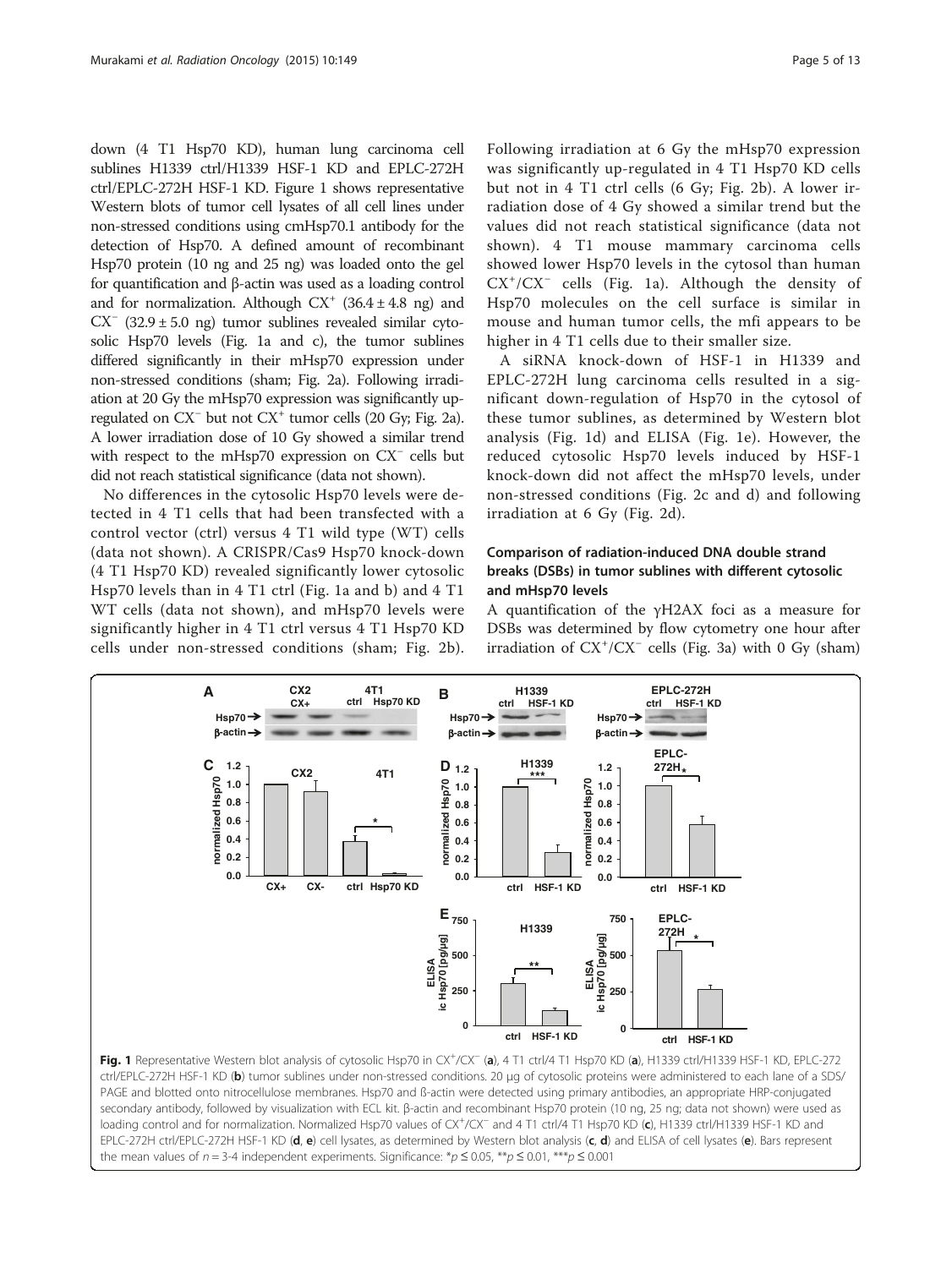<span id="page-5-0"></span>

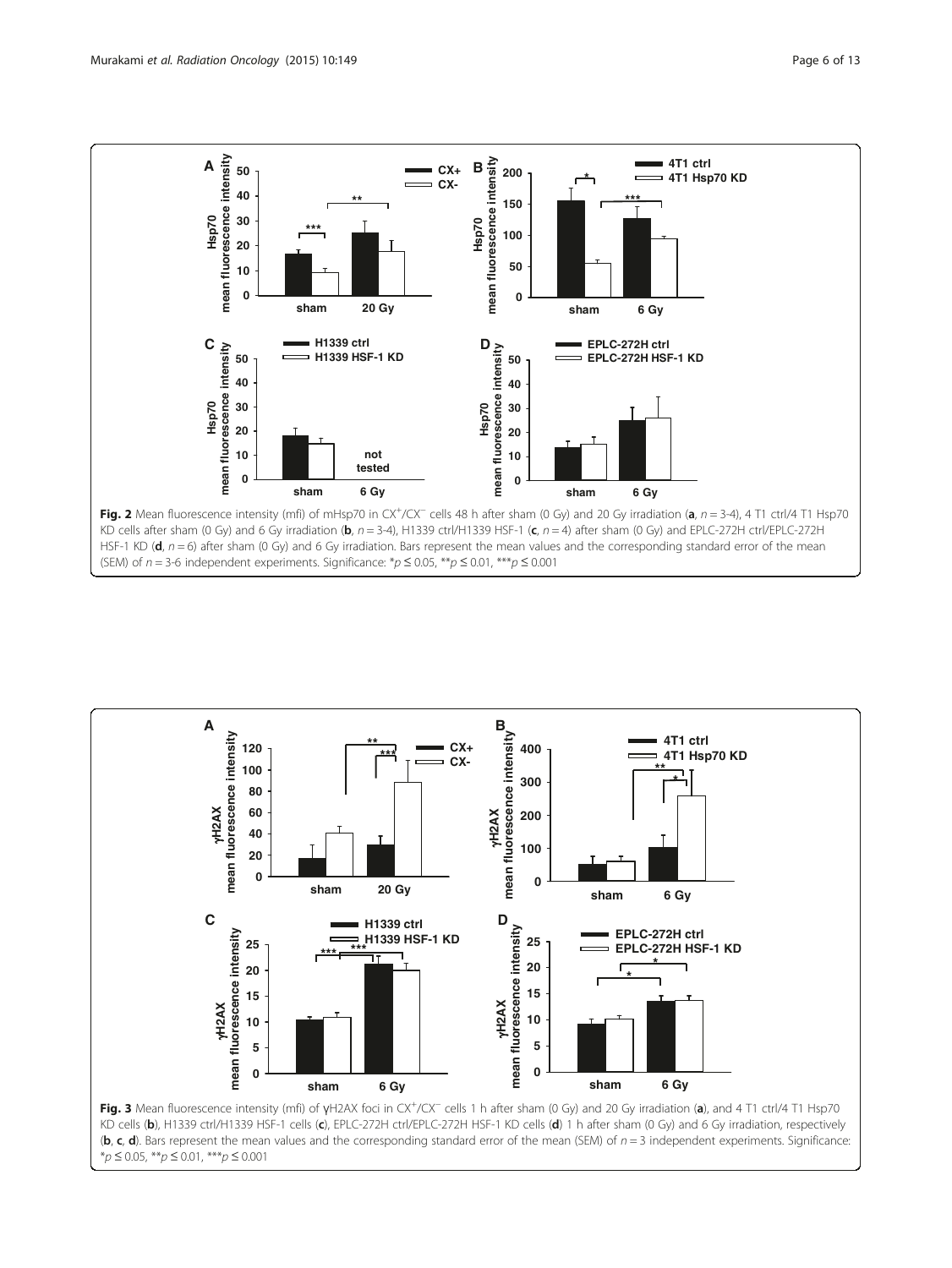<span id="page-6-0"></span>and 20 Gy, 4 T1 ctrl/4 T1 Hsp70 KD cells (Fig. [3b](#page-5-0)) with 0 Gy (sham) and 6 Gy, H1339 ctrl/H1339 HSF-1 KD (Fig. [3c](#page-5-0)) and EPLC-272H ctrl/EPLC-272H HSF-1 KD cells (Fig. [3d\)](#page-5-0) with 0 Gy (sham) and 6 Gy. After irradiation a significant increase in γH2AX was observed in CX<sup>-</sup> (40.58 ± 6.45 vs.  $88.52 \pm 14.19$ ,  $p \le 0.01$ ) and 4 T1 Hsp70 KD cells  $(60.64 \pm 15.20 \text{ vs. } 257.81 \pm 32.04, p \le$ 0.01), whilst no statistically significant increase was observed in non-irradiated versus irradiated CX<sup>+</sup> and 4 T1 ctrl (or WT cells, data not shown) with initially high mHsp70 expression. The γH2AX mfi values of irradiated  $CX^{+}/CX^{-}$  (20 Gy;  $p \le 0.001$ ) and 4 T1 ctrl/4 T1 Hsp70<br>KD (6 Gy;  $p \le 0.05$ ) sublines also differed significantly KD (6 Gy;  $p \le 0.05$ ) sublines also differed significantly. γH2AX did not differ significantly in the sublines H1339 ctrl/H1339 HSF-1 KD and EPLC-272H/EPLC-272H HSF-1 KD that show an identical mHsp70 expression (Fig. [3c](#page-5-0) and [d](#page-5-0)). However, significant differences in үH2AX foci were observed in sham (0 Gy) and irradiated (6 Gy) lung cancer sublines were compared (Fig. [3c](#page-5-0) and [d\)](#page-5-0).

## Comparison of radiation-induced apoptosis in tumor sublines with different cytosolic and mHsp70 levels

For measuring radiation-induced apoptosis the percentage of active Caspase 3/7 positive cells was determined 48 h after sham (0 Gy) and 20 Gy irradiation of  $CX^{\dagger}/CX^{-}$  tumor cells by flow cytometry (Fig. 4a). After radiation exposure, the number of apoptotic cells increased in both,  $CX^+$  $(3.11 \text{ %} \pm 0.06 \text{ % vs. } 6.70 \text{ %} \pm 0.97 \text{ %}, p \leq 0.01)$  and CX<sup>−</sup>  $(4.16 \text{ % } \pm 0.16 \text{ % vs. } 16.67 \text{ % } \pm 0.81 \text{ %}, p \leq 0.001)$  cells, but, the percentage of apoptotic cells after irradiation (20 Gy) was significantly higher in CX<sup>-</sup> than in CX<sup>+</sup> cells ( $p \le$ 0.001). Fig. 4b shows similar results for the 4 T1 cell system 48 h after irradiation with 6 Gy. Apoptosis was significantly more pronounced in irradiated (6 Gy) compared to sham irradiated 4 T1 ctrl cells  $(0.60 \% \pm 0.06 \% \text{ vs. } 4.55 \% \pm 0.06 \text{ vs. } 4.55 \% \pm 0.06 \text{ vs. } 4.55 \% \pm 0.06 \text{ vs. } 4.55 \% \pm 0.06 \text{ vs. } 4.55 \% \pm 0.06 \text{ vs. } 4.55 \% \pm 0.06 \text{ vs. } 4.55 \% \pm 0.06 \text{ vs. } 4.55 \% \pm 0.06 \text{ vs. } 4.55 \% \pm 0.06 \text{ vs. } 4$ 0.54 %,  $p \le 0.01$ ) and 4 T1 Hsp70 KD cells (0.16 % ± 0.06 % vs. 7.72 %  $\pm$  0.21 %,  $p \le 0.001$ ). Compared to irradiated 4 T1 ctrl cells, the percentage of apoptotic cells in 4 T1 Hsp70 KD cells with partial Hsp70 knock-down ( $p \le 0.001$ ) was

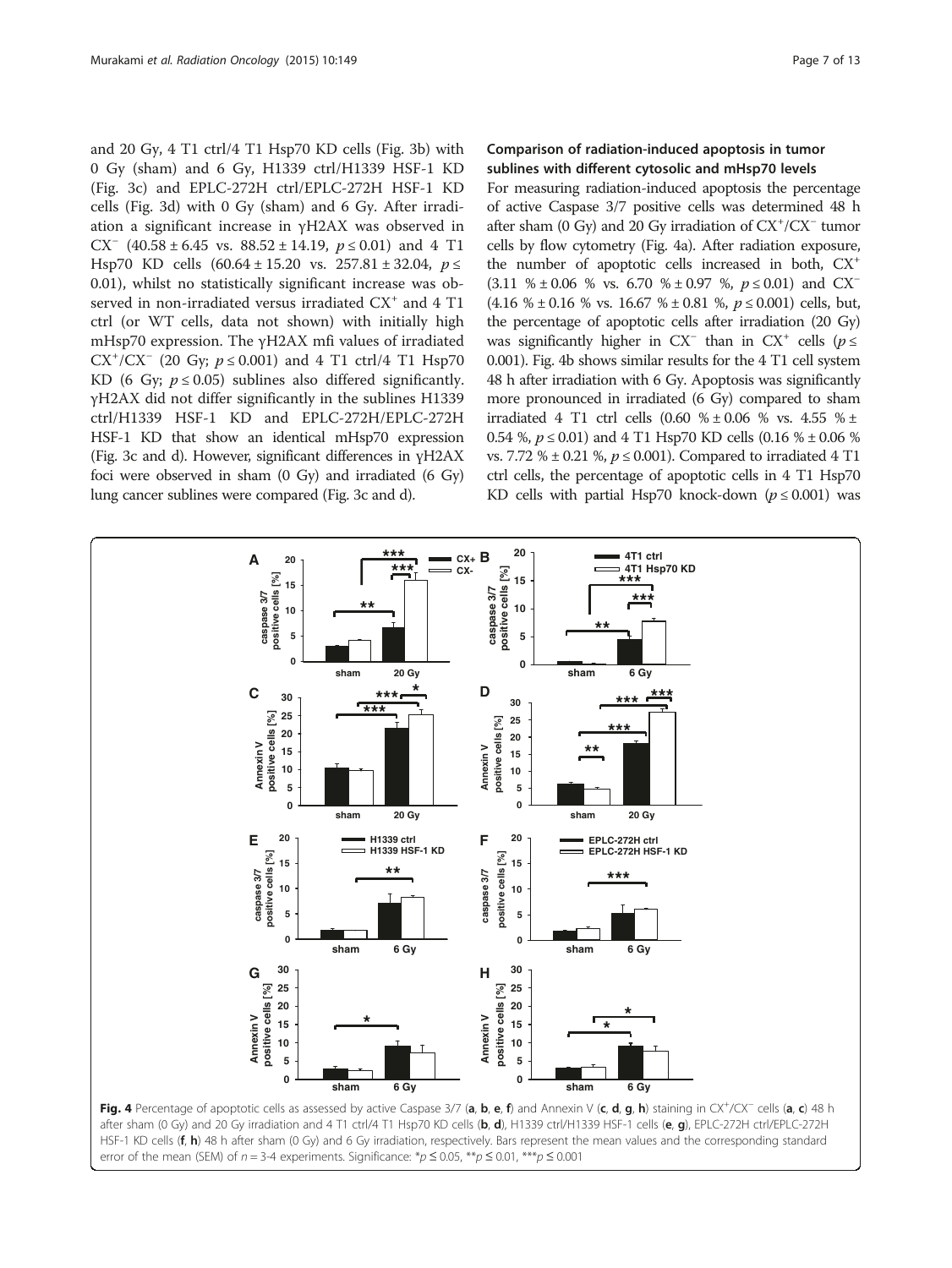again significantly higher (Fig. [4b](#page-6-0)). Apoptosis as measured with the Annexin V assay in  $CX^+/CX^-$  (Fig. [4c](#page-6-0)) and 4 T1 ctrl/4 T1 Hsp70 KD (Fig. [4d](#page-6-0)) tumor cells after sham (0 Gy) and 20 Gy irradiation and H1339 ctrl/H1339 HSF-1 KD and EPLC-272H ctrl/EPLC-272H HSF-1 KD cells confirmed the results of the Caspase3/7 assay. A radiation dose of 4 Gy for 4 T1 ctrl/4 T1 Hsp70 KD cells and 10 Gy for CX<sup>+</sup>/CX<sup>-</sup> cells showed a similar trend, however, the data did not reach statistical significance (data not shown).

In contrast, lung tumor sublines H1339 ctrl/H1339 HSF-1 KD and EPLC-272H ctrl/EPLC-272H HSF-1 KD with identical mHsp70 levels did not show significant differences in apoptosis, as determined by active Caspase 3/7 and Annexin V positivity under non-irradiated (sham) and irradiated  $(6 \text{ Gy})$  conditions (Fig. [4e](#page-6-0) and [f](#page-6-0)), although an increased apoptosis was observed following irradiation at 6 Gy in both tumor cell systems.

For further evaluation of radiation-induced changes the relative gene expression levels of the 4 T1 tumor sublines were analyzed 1 h after radiation at 0 Gy and 6 Gy. After irradiation, a more than 2-fold up-regulation in the gene expression of Caspase 3, Caspase 7, and the Bcl-2 subfamily members BAD (BH3) and BAX (Bcl-2-like protein 4) was observed in the mHsp70 low expressing 4 T1 Hsp70 KD cell line but not in the 4 T1 ctrl cell line (Fig. 5a).

Significant differences in the gene expression ratios between 4 T1 ctrl and 4 T1 Hsp70 KD cells were observed for Caspase 7 (0.9-fold vs.3.3-fold,  $p \le 0.05$ ), BAX (1.1-fold vs. 2.5-fold,  $p \le 0.05$ ) and BAD (0.7-fold vs. 2.0-fold,  $p \le$ 0.05). No differences in the gene expression analysis were observed in 4 T1 ctrl cells that had been transfected with a control vector versus 4 T1 WT cells (data not shown).

Due to their higher radiation-resistance no significant changes in apoptosis regulated gene expression was observed in CX<sup>+</sup> and CX<sup>-</sup> cells after irradiation with 20 Gy (data not shown). However, also in these tumor sublines, CX<sup>−</sup> cells with the lower mHsp70 expression showed an increased expression in Caspase 3/7, BAD and BAX compared to  $CX^+$  cells.

With respect to the levels of apoptosis related proteins differences were observed in phosphorylated (p)BAD (Fig. 5b) and active Caspase 7 (Fig. 5c), as determined by Western blot analysis. The amount of anti-apoptotic pBAD decreased in 4 T1 Hsp70 KD cells 24 h after irradiation at 6 Gy, but not in 4 T1 ctrl cells, and active Caspase 7 was found to be upregulated following irradiation in 4 T1 Hsp70 KD cells, but not in 4 T1 ctrl cells. No significant differences were observed in the amount of the cytosolic protein BAX after irradiation (data not shown). A

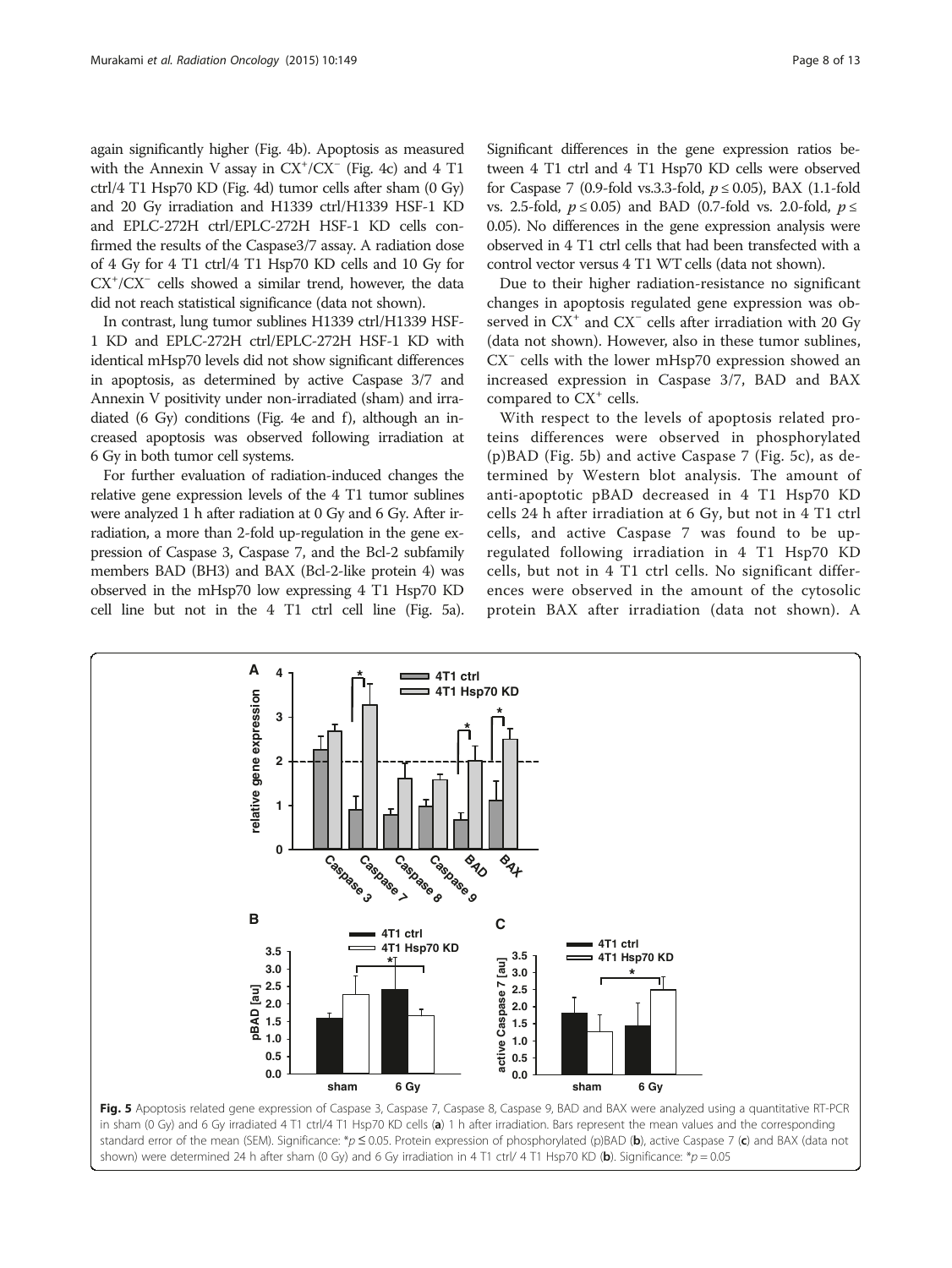similar trend which did not reach statistical significance was found in the  $CX^+/CX^-$  tumor sublines.

## Comparison of radiation-induced changes in the clonogenic cell survival in tumor sublines with different cytosolic and mHsp70 levels

Radiation sensitivity of CX (Fig. 6a), 4 T1 (Fig. 6b), H1339 (Fig. 6c) and EPLC-272H (Fig. 6d) tumor sublines was assessed in clonogenic cell survival assays. Data were fitted by the linear quadratic model  $(Y = (\alpha D))$ +  $\beta$ D<sup>2</sup>) to describe the cell survival following irradiation. In line with the data obtained by the apoptosis assays (Fig. [4a](#page-6-0)), the  $CX^+$  cell line, which shows a higher mHsp70 expression than the CX<sup>−</sup> cell line, was significantly more radiation-resistant at 2 Gy ( $p \le 0.05$ ), 4 Gy  $(p \le 0.01)$ , and 6 Gy  $(p \le 0.05)$ , respectively. Despite differences in the mHsp70 expression density,  $CX^{+}$  and CX<sup>-</sup> tumor sublines did not differ in their cytosolic Hsp70 levels (Fig. [1\)](#page-4-0). The α/β ratio was 9.67 for  $CX^+$  $(D_{50} = 2.09 \text{ Gy})$  and 35.9 for CX<sup>-</sup> (D<sub>50</sub> = 1.45 Gy).

Figure 6b shows the results of colony forming assays for 4 T1 ctrl and 4 T1 Hsp70 KD tumor cells. In line with the data of the apoptosis assay shown in Fig. [4b](#page-6-0), 4 T1 Hsp70 KD cells which do express very little Hsp70 in the cytosol under non-stressed conditions and exhibited a lower expression density on the membrane were significantly more radiation-sensitive than 4 T1 ctrl at each individual radiation dose ( $p \le 0.001$ ,  $p \le 0.001$  and  $p \le 0.001$  in 2, 4, and 6 Gy, respectively). The  $\alpha/\beta$  ratio was 0.6 for 4 T1 ctrl  $(D_{50} = 3.6 \text{ Gy})$  and 4.3 for 4 T1 Hsp70 KD ( $D_{50} = 1.9$  Gy). No significant difference in radiation sensitivity was observed when clonogenic cell survival was compared in 4 T1 ctrl cells that were transfected with a control vector and 4 T1 WT cells (data not shown).

H1339 and EPLC-272H lung carcinoma cells and their mHsp70 identical HSF-1 KD counterparts did not show any significant differences in clonogenic cell survival (Fig. 6c and d) despite significant differences in their cytosolic Hsp70 levels.

### **Discussion**

Radiotherapy plays a central role in the therapy of solid tumors, either as a single treatment modality or in combination with surgery or systemic chemotherapy. However, therapeutic outcome is limited due to radiationresistant tumor cell clones. Therefore, a better understanding of the biological mechanisms which are involved in radiation resistance of tumor cells might improve the outcome of clinical radiotherapy. Several biomarkers such as EpCAM [\[37\]](#page-11-0), mutated  $p53$  [\[38](#page-11-0)] or Bcl-2 [[39](#page-12-0)] have been investigated which were found to be associated to radiation sensitivity.

Hsp70 the major stress-inducible member of the HSP70 family [\[40](#page-12-0)] is rapidly up-regulated when cells experience stress, such as ionizing radiation, cytostatic compounds, heat and hypoxia, nutrient deficiency or any other stressful events [\[41](#page-12-0)–[43\]](#page-12-0). It is important to note that high cytosolic levels of Hsp70 are frequently found in cancer cells even under physiological, nonstressed conditions [\[8](#page-11-0), [22\]](#page-11-0) and that an increased Hsp70 expression correlates with tumor progression, metastasis, resistance to cytostatic drugs and poor prognosis [[8,](#page-11-0) [40, 41\]](#page-12-0). Hsp70 plays important roles in the protection

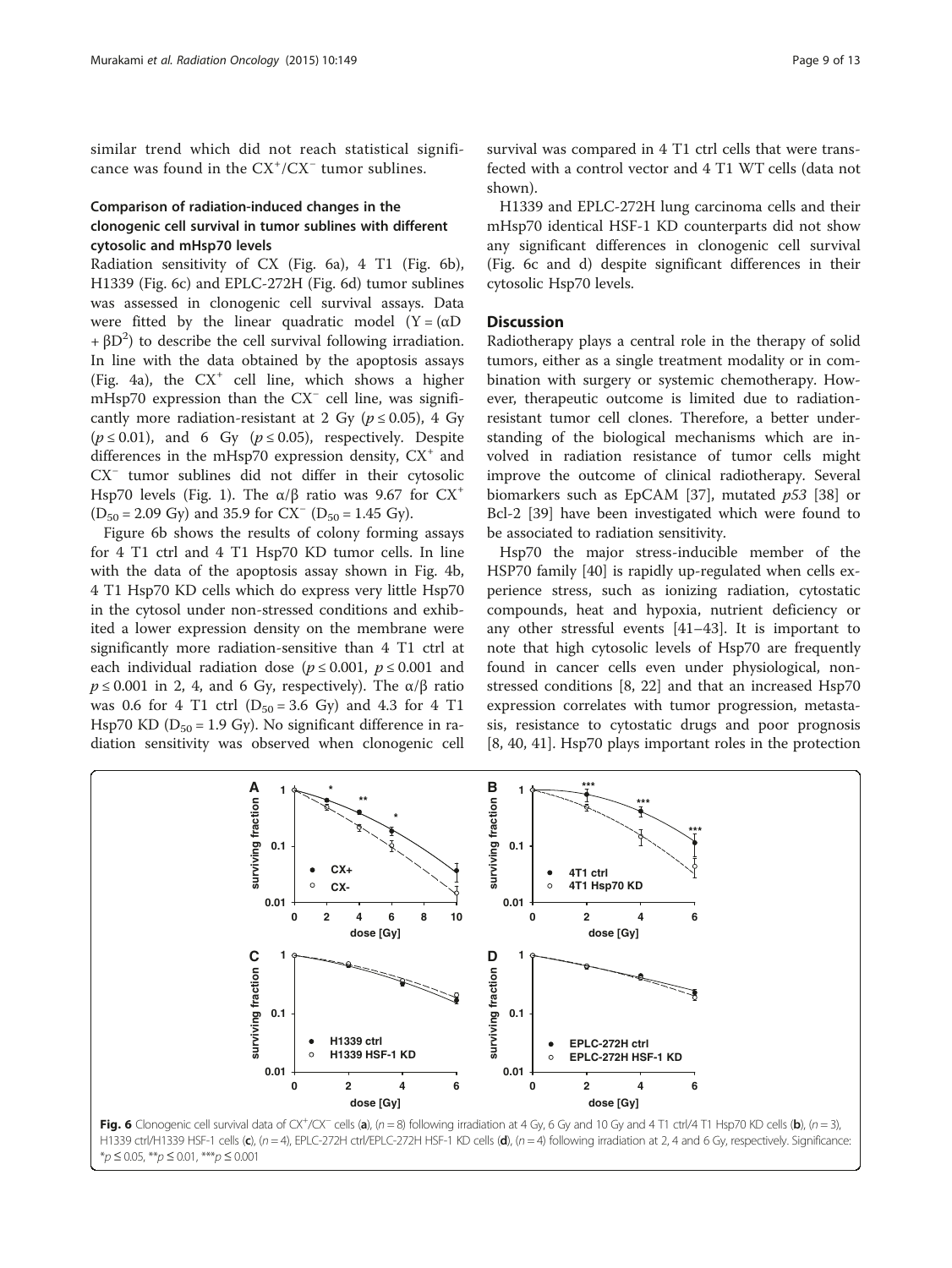against programmed cell death [[10, 23\]](#page-11-0) by interfering with apoptosis pathways downstream of the execution protease caspase-3-like [\[10](#page-11-0)], and as an inhibitor of apoptosis by the recruitment of pro-caspase 9 and binding to the apoptosome Apaf-1 [[44](#page-12-0), [45\]](#page-12-0). Together with its cochaperone CHIP, Hsp70 can block TNFα-induced apoptosis through the formation of a complex consisting of Hsp70/CHIP and the apoptosis signal-regulating kinase 1 ASK1 [\[11](#page-11-0), [46](#page-12-0)]. Furthermore, Hsp70 can inhibit the translocation of the pro-apoptotic molecule BAX to mitochondria [[12\]](#page-11-0). A translocation and anchorage of Hsp70 into lysosomal membranes also has been found to promote tumor cell survival by stabilization of lysosomal membranes [[22](#page-11-0), [47\]](#page-12-0). In collaboration with the group of Jäättelä, we could show that tumor cells that do present Hsp70 on their plasma membrane also exhibit Hsp70 in their lysosomal membranes and thus are better protected towards apoptotic stimuli such as irradiation [[22\]](#page-11-0). As shown previously, Hsp70 is transported to the plasma membrane via a non-classical ER/Golgi transport pathway, since inhibitors of this pathway such as Brefeldin A or Monensin did not block Hsp70 plasma membrane expression [\[5\]](#page-11-0). These findings are in line with earlier work of Hightower and Guidon [\[48\]](#page-12-0) who have shown an ER-independent release of Hsp70 from viable cells with intact cell membrane. Similar to Hsp70 other molecules lacking a secretory signal such as IL1-α, IL-1β, HMGB1 are described to be exported and imported in a similar way [\[49](#page-12-0)]. The work of Jäättelää et al. [[22](#page-11-0)] and our own data [[17,](#page-11-0) [50](#page-12-0)] demonstrate a localization of Hsp70 in lysosomal membranes and endosomes. Therefore, we speculate that Hsp70 might be transported to the plasma membrane via fusion of Hsp70 carrying lipid vesicles with the plasma membrane. Potential lipid candidates which have been proven to interact with recombinant Hsp70 are phosphatidylserine PS and the lipid raft component globoyltriaosylceramide Gb3 [[35](#page-11-0), [51](#page-12-0)]. Furthermore, Hsp70 and peptides derived thereof have been found to be able to cross membranes of living tumor cells by the involvement of lipid rafts and endocytosisdependent/independent mechanisms [[16,](#page-11-0) [52](#page-12-0), [53\]](#page-12-0). Therefore, it was assumed that after interaction of cytosolic Hsp70 with lipid vesicles containing PS or Gb3, Hsp70 can interact with these vesicles in the cytosol. After fusion of these vesicles with the plasma membrane, Hsp70 gets integrated into the plasma membrane.

Vice versa the fluorescently labelled antibody cmHsp70.1 which binds to mHsp70 on viable tumor cells translocates from the plasma membrane into early endosomes and lysosomes [[17](#page-11-0)]. We hypothesize that this Hsp70-vesicle mediated translocation is reversible and also can occur from the cytosol to the membrane. Regarding these later findings herein, we asked the question as to whether plasma mHsp70 is

associated with resistance of tumor cells to apoptotic cell death and thus might negatively affect sensitivity of tumor cells towards radiation [[5](#page-11-0)].

Screening of more than 1000 primary human tumor biopsies and the corresponding normal tissues revealed that human carcinomas, but none of the tested corresponding normal tissues, frequently present Hsp70 on their cell surface [[5](#page-11-0)–[7](#page-11-0)]. Functionally, mHsp70 serves as a tumor-specific target structure for cells of the innate immune system, especially Natural Killer (NK) cells that had been activated with Hsp70 peptide TKD plus low dose IL-2. Furthermore, Hsp70 stabilizes cell membranes under stress and acts cytoprotective against apoptosis inducing mechanisms [[13, 22,](#page-11-0) [54\]](#page-12-0).

Although cytosolic Hsp70 has been described to exert cytoprotective properties against irradiation [\[27](#page-11-0)] only little is known about the role of mHsp70 in the Hsp70 mediated radiation resistance. It has been shown that mHsp70-positive tumor cells are better protected against ionizing irradiation compared to their mHsp70-negative counterparts [[27](#page-11-0)]. A better understanding of the Hsp70 associated pathways which contribute to the development of radiation resistance might stimulate novel strategies to increase the radiation sensitivity of tumor cells.

To address this research question three human and one mouse isogenic tumor cell system that differed not only in their cytosolic but also in their mHsp70 levels were analyzed comparatively. Although  $CX^{+}$  tumor cells exhibited significantly higher mHsp70 expression levels than CX<sup>−</sup> cells their cytosolic Hsp70 were similar [[27, 28\]](#page-11-0). In contrast, the CRISPR/Cas9 Hsp70 knockdown mouse mammary carcinoma cell line 4 T1 did only express low levels of Hsp70 on the plasma membrane and in the cytosol, while 4 T1 ctrl and WT cells exhibited a strong membrane and cytosolic expression [[17\]](#page-11-0). To further analyze the impact of mHsp70 in radiation resistance, Hsp70 was down-regulated in two lung carcinoma cells by a siRNA HSF-1 KD. In contrast to the CRISPR/Cas9 Hsp70 KD, an HSF-1 KD resulted in a significant decrease in cytosolic Hsp70 levels whilst mHsp70 expression remained unaffected.

Among other assays, of radiation-induced the measurement DSBs is an important endpoint for investigating radiation sensitivity because DSBs potentially lead to cell death if they are not repaired properly before start of the next cell division [[55](#page-12-0), [56](#page-12-0)]. The phosphorylation of H2A Histone family, member X (H2AX) on serine 139 which is then termed γH2AX provides a sensitive marker for DSBs. Since tumor sublines with low or missing mHsp70 expression in both isogenic cell systems (CX<sup>−</sup> , 4 T1 Hsp70 KD) showed higher γH2AX fluorescence intensities than their high mHsp70 expressing counterparts, irrespectively of their cytosolic Hsp70 levels we speculate that mHsp70 might be involved in the protection of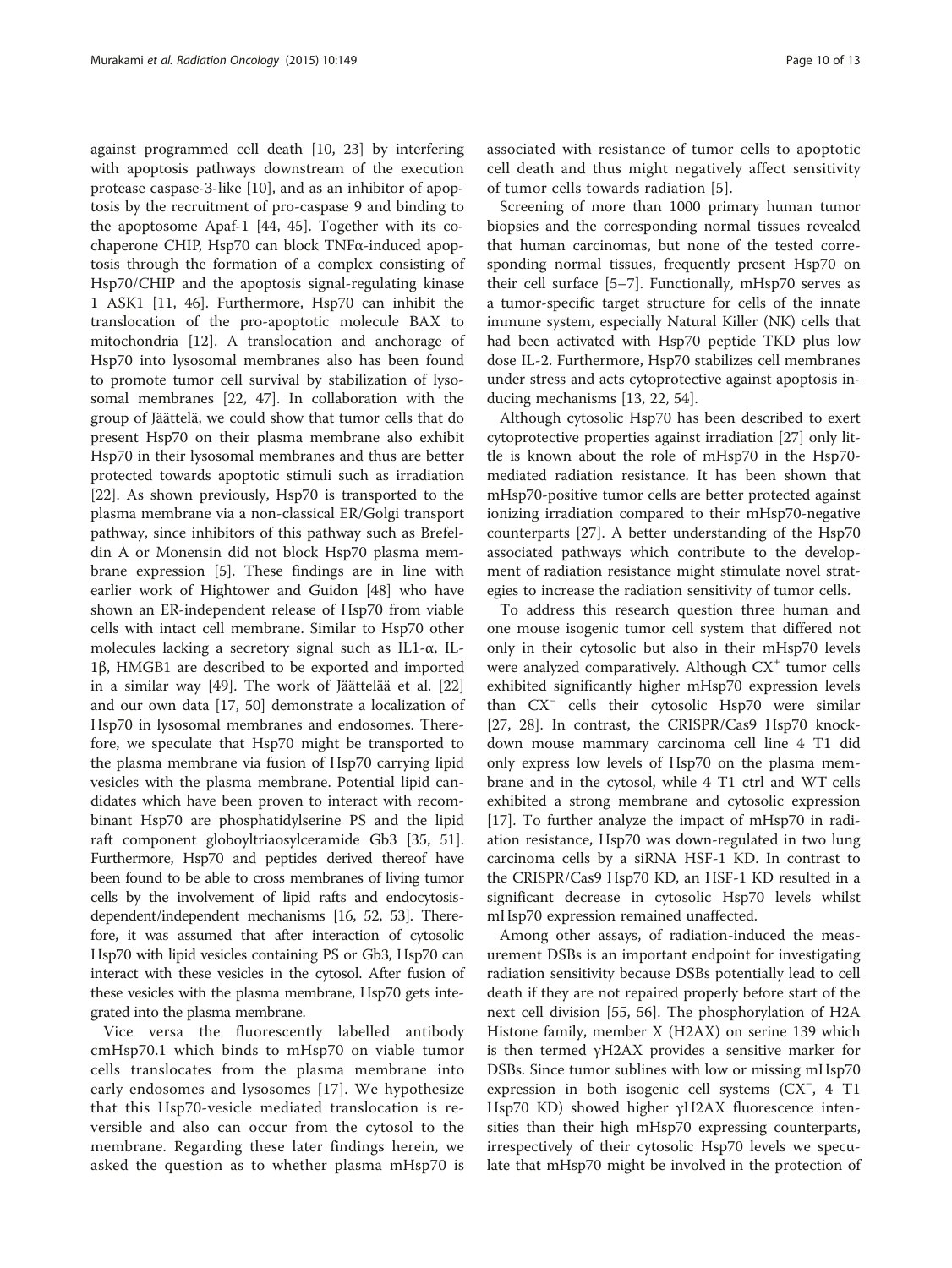tumor cells against radiation-induced stress. In contrast, tumor sublines with identical mHsp70 expression but different cytosolic Hsp70 levels did not show differences in their γH2AX values.

Radiation-induced apoptosis was analyzed using activated Caspase 3/7 antibodies and Annexin V in flow cytometry in the non-irradiated and irradiated tumor sublines. In line with the results of the үH2AX assay, significantly more apoptotic cells were found in irradiated tumor cells with a low mHsp70 expression, whereas tumor sublines with identical mHsp70 levels did not differ in apoptosis, despite differences in their cytosolic Hsp70 levels.

Apoptosis can be induced either by an intrinsic or extrinsic pathway. Both pathways depend on the initiator Caspases 2, 8, 9 and 10 and the effector Caspases 3, 6 and 7. The intrinsic pathway of apoptosis gets activated in response to various noxious stimuli, such as radiationinduced DNA damage. The balance between pro- and anti-apoptotic Bcl-2 proteins controls the permeability of the outer mitochondrial membrane [\[57\]](#page-12-0). BAX and BAD are both pro-apoptotic members of the Bcl-2 family and mediate the release of cytochrome  $c$  from the mitochondria and thus induce the intrinsic apoptotic pathway [\[58\]](#page-12-0).

In the current study, gene expression analysis was performed with representative initiator Caspases 8, 9 and effector Caspases 3 and 7 and the pro-apoptotic molecules BAD and BAX. Following irradiation, only Hsp70 KD cells lacking Hsp70 in the cytosol and on the plasma membrane showed a significant up-regulation of effector Caspases 3, 7 and BAD and BAX. These data point towards a dependency of the intrinsic apoptotic pathway on cytosolic and mHsp70 following radiation-induced DNA damage. Although not reaching statistical significance a similar trend could be seen in the isogenic CX<sup>+</sup>/CX<sup>-</sup> cell system. Previous findings of Gotoh and Stankiewicz [[24, 25](#page-11-0)] showed that Hsp70 can block stress-induced apoptosis primarily by inhibiting the activation of BAX. In the absence of cytosolic Hsp70, BAX might be activated and thus could stimulate apoptosis. Despite differences in the BAX gene expression the cytosolic BAX protein levels did not differ significantly in the tested tumor sublines.

Traditionally, cellular radiation sensitivity is measured using the clonogenic cell survival assay as the gold standard. In line with the results of the DSB repair and apoptosis assays, the clonogenic cell survival was also significantly lower in tumor sublines with a low mHsp70 expression, irrespectively of their intracellular Hsp70 levels. These data also correspond well with the findings of Gehrmann et al. who showed that high mHsp70 expressing tumor cells are better protected against ionizing irradiation compared to their low mHsp70 expressing counterparts [\[27](#page-11-0)]. Moreover, patients with membrane Hsp70-positive tumors have shown a significantly decreased overall survival compared to those with mHsp70-negative tumors [[59\]](#page-12-0).

Our current study demonstrates that a reduction of the amount of mHsp70 might improve the possibility to induce apoptosis through the intrinsic apoptotic pathway after X-ray irradiation. This finding is in line with previous reports showing that chemotherapy and radiotherapy predominantly initiate apoptosis through the intrinsic pathway [[20\]](#page-11-0). By using an HSF-1 KD system which down-regulates cytosolic but not mHsp70 levels we could demonstrate that mHsp70 but not cytosolic Hsp70 levels have an impact on the radiation sensitivity of tumor cells. This is an important finding for the development of novel radiotherapy strategies for the treatment of radiation resistant tumor cells. Future studies assessing radiation-sensitization with inhibitors of the vesicular transport of Hsp70 to the plasma membrane of tumor cells could be taken into account. Furthermore, the mHsp70 status which could be determined in the serum of patients using a novel ELISA detecting liposomal Hsp70 which is actively released by mHsp70 positive viable tumor cells [\[60\]](#page-12-0) might provide a useful tool to predict the radiation sensitivity of tumors over time. We have shown previously that the majority of Hsp70 found in the circulation of tumor patients is actively released in lipid vesicles. Patients with inflammatory diseases have significantly lower serum Hsp70 levels than tumor patients [\[61\]](#page-12-0). In these patients Hsp70 is released as a free protein which is predominantly derived from dying cells. Therefore, we speculate that significantly elevated Hsp70 serum levels which are detectable by the novel lipHsp70 ELISA [\[59](#page-12-0)] might have diagnostic/prognostic value.

#### Conclusion

The results of this study indicate that not only cytosolic but also mHsp70 has an impact on radiation sensitivity. Thus, mHsp70 expression is associated with defined variations in the regulation of survival pathways in response to radiation. The expression of mHsp70 on tumor cells should be considered as potential new biomarker to identify radiation-resistance of tumor cells.

#### Competing interests

The authors declare that they have no competing interests.

#### Authors' contributions

NM, AK, TES, KI, SS, ISB, MG performed experimental work and analysed data, MM, JI gave clinical advice, AK, TES, GM designed the work and wrote the manuscript. All authors have read and approved the manuscript.

#### Acknowledgements

This work was financially supported by Health and Labour Sciences Research Expenses for Commission of Japan (H26-036). The study was also supported by DFG - Cluster of Excellence: Munich-Centre for Advanced Photonics (MAP), SFB824/2 (DFG), DFG - INST95/980-1FUGG, DFG - INST411/37-1FUGG, German Federal Ministry of Education and Research (BMBF, 0313909), m<sup>4</sup> -Cluster of Excellence: Personalized Medicine (BMBF, 16EX1021C, 16GW0030),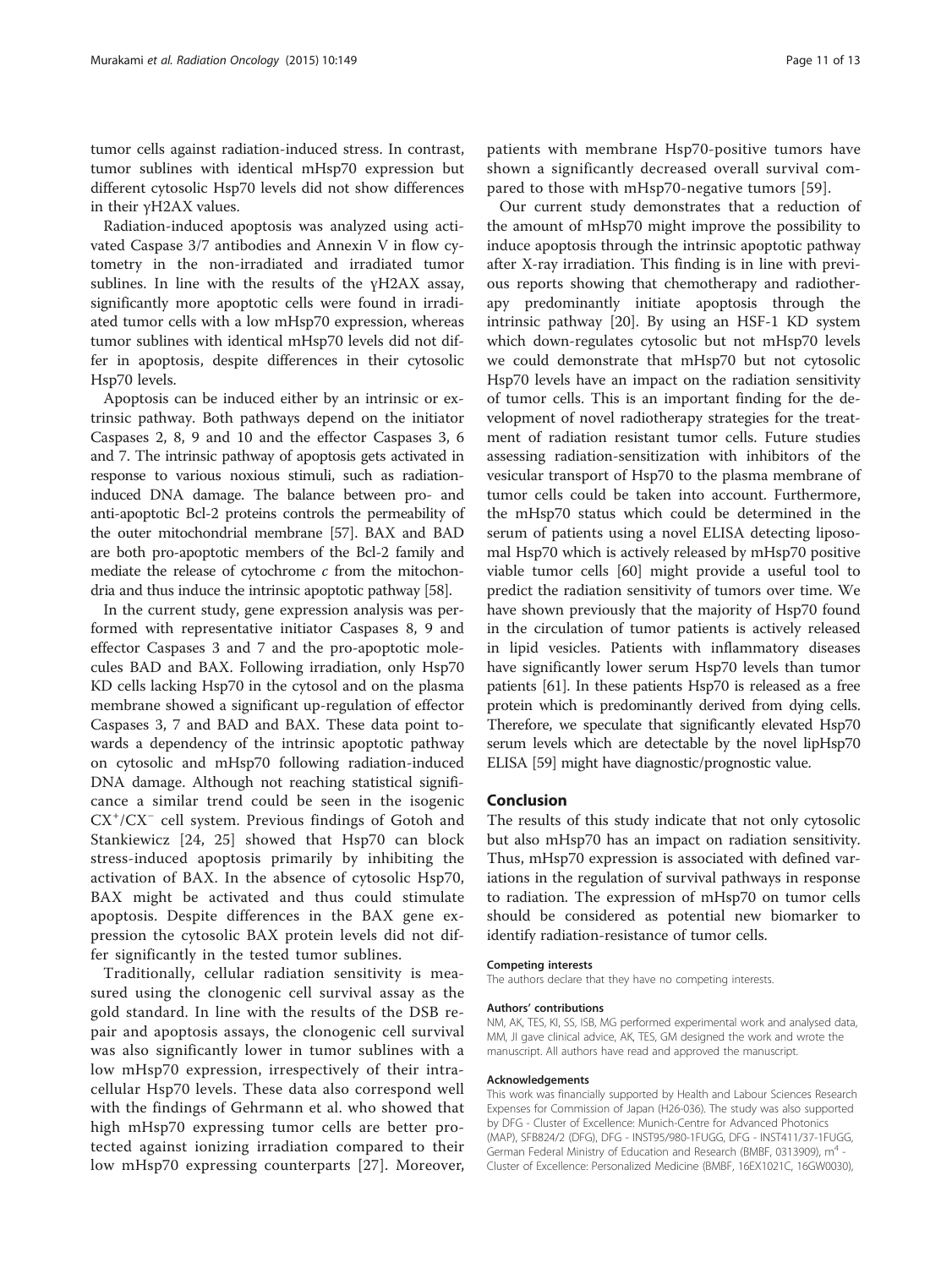<span id="page-11-0"></span>Kompetenzverbund Strahlenforschung (02NUK038A, 02NUK031B), Innovative Therapies (01GU0823), EU-CELLEUROPE (315963), Wilhelm Sander-Stiftung (2012.078.1) and by the Klinikum rechts der Isar, Technische Universität München (KKF:15–06).

#### Author details

<sup>1</sup>Department of Radiation Oncology, Klinikum rechts der Isar, Technische Universität München, Munich, Germany. <sup>2</sup>Department of Radiation Oncology, National Cancer Center Hospital, Tokyo, Japan. <sup>3</sup>Clinical Cooperation Group -Innate Immunity in Tumor Biology, Institute of Biomedical Imaging (IBMI), Helmholtz Zentrum München, Munich, Germany.

#### Received: 18 February 2015 Accepted: 13 July 2015 Published online: 22 July 2015

#### References

- 1. Botzler C, Ellwart J, Günther W, Eissner G, Multhoff G. Synergistic effects of heat and ET-18-OCH3 on membrane expression of hsp70 and lysis of leukemic K562 cells. Exp Hematol. 1999;27(3):470–8. doi:[10.1016/S0301-472X\(98\)00055-1.](http://dx.doi.org/10.1016/S0301-472X(98)00055-1)
- 2. Sharma S, Singh R, Kaur M, Kaur G. Late-onset dietary restriction compensates for age-related increase in oxidative stress and alterations of HSP70 and synapsin 1 protein levels in male Wistar rats. Biogerontology. 2010;11(2):197–209. doi[:10.1007/s10522-009-9240-4.](http://dx.doi.org/10.1007/s10522-009-9240-4)
- 3. Ciocca DR, Arrigo AP, Calderwood SK. Heat shock proteins and heat shock factor-1 in carcinogenesis and tumor development: an update. Arch Toxicol. 2013;87(1):19–48. doi[:10.1007/s00204-012-0918-z](http://dx.doi.org/10.1007/s00204-012-0918-z).
- 4. Dakappagari N, Neely L, Tangri S, Lundgren K, Hipolito L, Estrellado A, et al. An investigation into the potential use of serum Hsp70 as a novel tumour biomarker for Hsp90 inhibitors. Biomarkers. 2010;15(1):31–8. doi:[10.3109/](http://dx.doi.org/10.3109/13547500903261347) [13547500903261347.](http://dx.doi.org/10.3109/13547500903261347)
- 5. Multhoff G, Botzler C, Wiesnet M, Müller E, Meier T, Wilmanns W, et al. A stress-inducible 72-kDa heat-shock protein (HSP72) is expressed on the surface of human tumor cells, but not on normal cells. Int J Cancer. 1995;61(2):272–9.
- 6. Ferrarini M, Heltai S, Zocchi MR, Rugarli C. Unusual expression and localization of heat-shock proteins in human tumor cells. Int J Cancer. 1992;51(4):613–9.
- Hantschel M, Pfister K, Jordan A, Scholz R, Andreesen R, Schmitz G, et al. Hsp70 plasma membrane expression on primary tumor biopsy material and bone marrow of leukemic patients. Cell Stress Chaperones. 2000;5(5):438–42. PMC312874.
- 8. Aghdassi A, Phillips P, Dudeja V, Dhaulakhandi D, Sharif R, Dawra R, et al. Heat shock protein 70 increases tumorigenicity and inhibits apoptosis in pancreatic adenocarcinoma. Cancer Res. 2007;67(2):616–25.
- Garrido C, Gurbuxani S, Ravagnan L, Kroemer G. Heat shock proteins: endogenous modulators of apoptotic cell death. Biochem Biophys Res Commun. 2001;286(3):433–42. doi:[10.1006/bbrc.2001.5427](http://dx.doi.org/10.1006/bbrc.2001.5427).
- 10. Jäättelä M, Wissing D, Kokholm K, Kallunki T, Egeblad M. Hsp70 exerts its anti-apoptotic function downstream of caspase-3-like proteases. EMBO J. 1998;17(21):6124–34. doi:[10.1093/emboj/17.21.6124](http://dx.doi.org/10.1093/emboj/17.21.6124).
- 11. Gao Y, Han C, Huang H, Xin Y, Xu Y, Luo L, et al. Heat shock protein 70 together with its co-chaperone CHIP inhibits TNF-alpha induced apoptosis by promoting proteasomal degradation of apoptosis signal-regulating kinase1. Apoptosis. 2010;15(7):822–33. doi:[10.1007/s10495-010-0495-7.](http://dx.doi.org/10.1007/s10495-010-0495-7)
- 12. Yang X, Wang J, Zhou Y, Wang Y, Wang S, Zhang W. Hsp70 promotes chemoresistance by blocking Bax mitochondrial translocation in ovarian cancer cells. Cancer Lett. 2012;321(2):137–43. doi:[10.1016/](http://dx.doi.org/10.1016/j.canlet.2012.01.030) [j.canlet.2012.01.030.](http://dx.doi.org/10.1016/j.canlet.2012.01.030)
- 13. Kirkegaard T, Roth AG, Petersen NH, Mahalka AK, Olsen OD, Moilanen I, et al. Hsp70 stabilizes lysosomes and reverts Niemann-Pick disease-associated lysosomal pathology. Nature. 2010;463(7280):549–53. doi:[10.1038/nature08710](http://dx.doi.org/10.1038/nature08710).
- 14. Bayer C, Liebhardt ME, Schmid TE, Trajkovic-Arsic M, Hube K, Specht HM, et al. Validation of heat shock protein 70 as a tumor-specific biomarker for monitoring the outcome of radiation therapy in tumor mouse models. Int J Radiat Oncol Biol Phys. 2014;88(3):694–700. doi:[10.1016/j.ijrobp.2013.11.008](http://dx.doi.org/10.1016/j.ijrobp.2013.11.008).
- 15. Gehrmann M, Specht HM, Bayer C, Brandstetter M, Chizzali B, Duma M, et al. Hsp70 - a biomarker for tumor detection and monitoring of outcome of radiation therapy in patients with squamous cell carcinoma of the head and neck. Radiat Oncol. 2014;9:131. doi[:10.1186/1748-717X-9-131](http://dx.doi.org/10.1186/1748-717X-9-131).
- 16. Stangl S, Varga J, Freysoldt B, Trajkovic-Arsic M, Siveke JT, Greten FR, et al. Selective in vivo imaging of syngeneic, spontaneous, and xenograft tumors

using a novel tumor cell-specific Hsp70 peptide-based probe. Cancer Res. 2014;74(23):6903–12. doi:[10.1158/0008-5472.CAN-14-0413.](http://dx.doi.org/10.1158/0008-5472.CAN-14-0413)

- 17. Gehrmann M, Stangl S, Foulds GA, Oellinger R, Breuninger S, Rad R, et al. Tumor imaging and targeting potential of an Hsp70-derived 14-mer peptide. PLoS One. 2014;9(8):e105344. doi[:10.1371/journal.pone.0105344](http://dx.doi.org/10.1371/journal.pone.0105344).
- 18. Rerole AL, Jego G, Garrido C. Hsp70: anti-apoptotic and tumorigenic protein. Methods Mol Biol (Clifton, NJ). 2011;787:205–30. doi:[10.1007/](http://dx.doi.org/10.1007/978-1-61779-295-3_16) [978-1-61779-295-3\\_16.](http://dx.doi.org/10.1007/978-1-61779-295-3_16)
- 19. Sayers TJ. Targeting the extrinsic apoptosis signaling pathway for cancer therapy. Cancer Immunol Immunother. 2011;60(8):1173–80. doi[:10.1007/](http://dx.doi.org/10.1007/s00262-011-1008-4) [s00262-011-1008-4.](http://dx.doi.org/10.1007/s00262-011-1008-4)
- 20. Igney FH, Krammer PH. Death and anti-death: tumour resistance to apoptosis. Nat Rev Cancer. 2002;2(4):277–88.
- 21. Kulikov AV, Shilov ES, Mufazalov IA, Gogvadze V, Nedospasov SA, Zhivotovsky B. Cytochrome c: the Achilles' heel in apoptosis. Cell Mol Life Sci. 2012;69(11):1787–97. doi:[10.1007/s00018-011-0895-z.](http://dx.doi.org/10.1007/s00018-011-0895-z)
- 22. Nylandsted J, Gyrd-Hansen M, Danielewicz A, Fehrenbacher N, Lademann U, Hoyer-Hansen M, et al. Heat shock protein 70 promotes cell survival by inhibiting lysosomal membrane permeabilization. J Exp Med. 2004;200(4):425–35.
- 23. Jäättelä M. Escaping cell death: survival proteins in cancer. Exp Cell Res. 1999;248(1):30–43.
- 24. Gotoh T, Terada K, Oyadomari S, Mori M. hsp70-DnaJ chaperone pair prevents nitric oxide- and CHOP-induced apoptosis by inhibiting translocation of Bax to mitochondria. Cell Death Differ. 2004;11(4):390–402. doi[:10.1038/sj.cdd.4401369](http://dx.doi.org/10.1038/sj.cdd.4401369).
- 25. Stankiewicz AR, Lachapelle G, Foo CP, Radicioni SM, Mosser DD. Hsp70 inhibits heat-induced apoptosis upstream of mitochondria by preventing Bax translocation. J Biol Chem. 2005;280(46):38729–39.
- 26. Guo F, Sigua C, Bali P, George P, Fiskus W, Scuto A, et al. Mechanistic role of heat shock protein 70 in Bcr-Abl-mediated resistance to apoptosis in human acute leukemia cells. Blood. 2005;105(3):1246–55. doi[:10.1182/blood-2004-05-2041.](http://dx.doi.org/10.1182/blood-2004-05-2041)
- 27. Gehrmann M, Marienhagen J, Eichholtz-Wirth H, Fritz E, Ellwart J, Jäättelä M, et al. Dual function of membrane-bound heat shock protein 70 (Hsp70), Bag-4, and Hsp40: protection against radiation-induced effects and target structure for natural killer cells. Cell Death Differ. 2005;12(1):38–51. doi[:10.1038/sj.cdd.4401510](http://dx.doi.org/10.1038/sj.cdd.4401510).
- 28. Multhoff G, Botzler C, Jennen L, Schmidt J, Ellwart J, Issels R. Heat shock protein 72 on tumor cells: a recognition structure for natural killer cells. J Immunol. 1997;158(9):4341–50.
- 29. Zaarur N, Gabai V, Porco J, Calderwood S, Sherman M. Targeting heat shock response to sensitize cancer cells to proteasome and Hsp90 inhibitors. Cancer Res. 2006;66(3):1783–91.
- 30. Pulaski BA, Terman DS, Khan S, Muller E, Ostrand-Rosenberg S. Cooperativity of Staphylococcal aureus enterotoxin B superantigen, major histocompatibility complex class II, and CD80 for immunotherapy of advanced spontaneous metastases in a clinically relevant postoperative mouse breast cancer model. Cancer Res. 2000;60(10):2710–5.
- 31. Jinek M, Chylinski K, Fonfara I, Hauer M, Doudna JA, Charpentier E. A programmable dual-RNA-guided DNA endonuclease in adaptive bacterial immunity. Science. 2012;337(6096):816–21. doi[:10.1126/science.1225829](http://dx.doi.org/10.1126/science.1225829).
- 32. Pouget JP, Mather SJ. General aspects of the cellular response to low- and high-LET radiation. Eur J Nucl Med. 2001;28(4):541–61.
- 33. Ran FA, Hsu PD, Lin CY, Gootenberg JS, Konermann S, Trevino AE, et al. Double nicking by RNA-guided CRISPR Cas9 for enhanced genome editing specificity. Cell. 2013;154(6):1380–9. doi[:10.1016/j.cell.2013.08.021](http://dx.doi.org/10.1016/j.cell.2013.08.021).
- 34. Laemmli UK. Cleavage of structural proteins during the assembly of the head of bacteriophage T4. Nature. 1970;227(259):680–5. doi[:10.1038/227680a.](http://dx.doi.org/10.1038/227680a)
- 35. Schilling D, Gehrmann M, Steinem C, De MA, Pockley AG, Abend M, et al. Binding of heat shock protein 70 to extracellular phosphatidylserine promotes killing of normoxic and hypoxic tumor cells. FASEB J. 2009;23(8):2467–77. doi[:10.1096/fj.08-125229](http://dx.doi.org/10.1096/fj.08-125229).
- 36. Towbin H, Staehelin T, Gordon J. Electrophoretic transfer of proteins from polyacrylamide gels to nitrocellulose sheets: procedure and some applications. Proc Natl Acad Sci U S A. 1979;76(9):4350–4. doi[:10.1073/](http://dx.doi.org/10.1073/pnas.76.9.4350) [pnas.76.9.4350.](http://dx.doi.org/10.1073/pnas.76.9.4350)
- 37. Murakami N, Mori T, Yoshimoto S, Ito Y, Kobayashi K, Ken H, et al. Expression of EpCAM and prognosis in early-stage glottic cancer treated by radiotherapy. Laryngoscope. 2014;124(11):E431–6. doi[:10.1002/lary.24839](http://dx.doi.org/10.1002/lary.24839).
- 38. Lee JM, Bernstein A. p53 mutations increase resistance to ionizing radiation. Proc Natl Acad Sci U S A. 1993;90(12):5742–6.